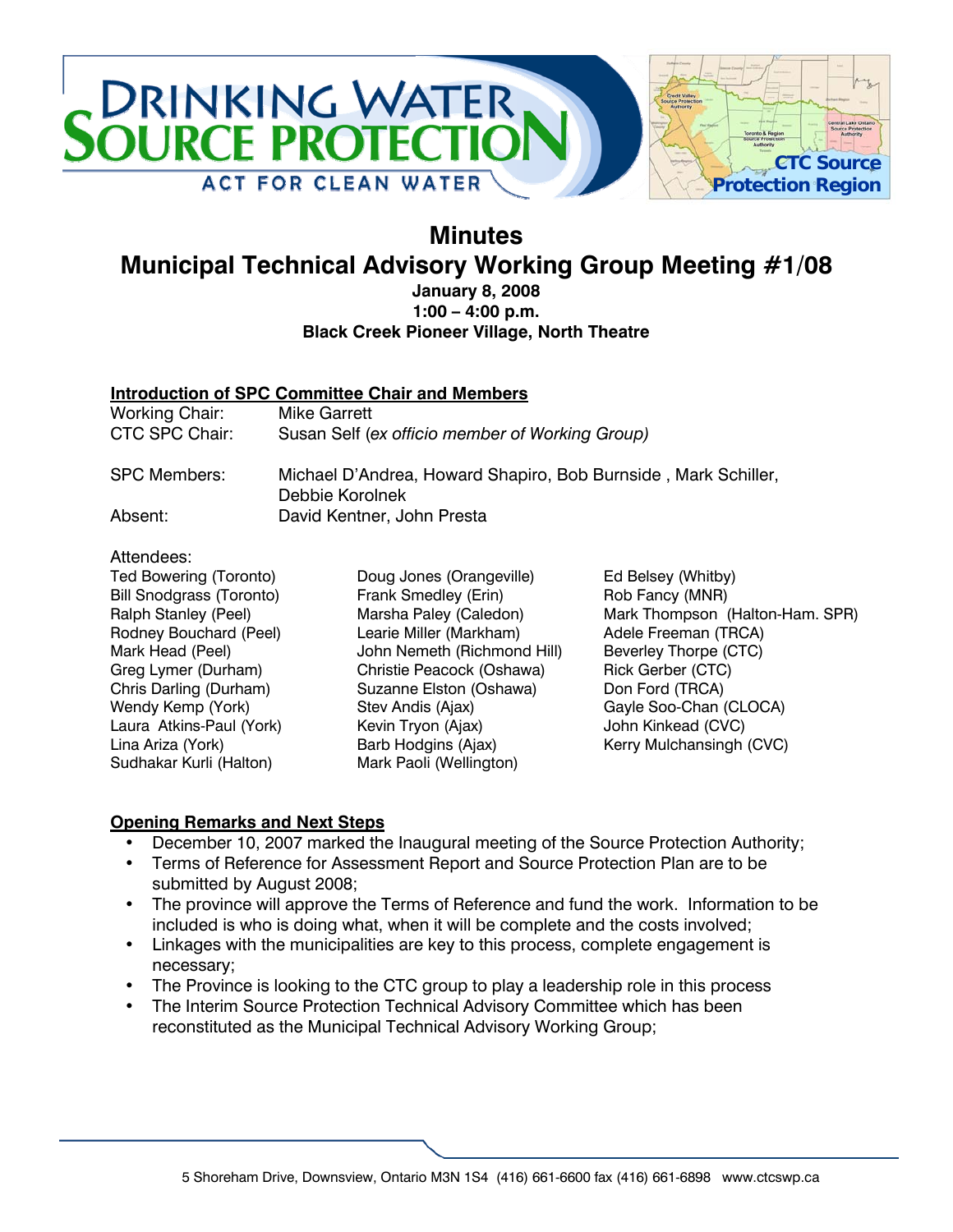- The Municipal Technical Advisory Working Group chair and SPC municipal representatives will establish a smaller liaison group with selected municipal representatives from health, planning and works across the municipalities to undertake drafting the Terms of Reference and will call on key staff in these areas for input throughout the process;
- Meetings with the Municipal Technical Advisory Working Group will be held at strategic points in the development of the draft Terms of Reference

#### **General Discussion**

Top of the Mind Municipal Issues/Concerns

- If there is an expectation that a regional municipality will have to take the TOR to council, staff will need two months lead time;
- The Province is aware of the timing difficulty; suggestion may be to have earlier drafts and ongoing communications to be taken to council; need comments before June Councils to get studies underway;
- Suggestion made that **council resolution be written as very general (general description of work to be done).** Some councils may only need a resolution in the form of an information item, other councils may need a resolution giving staff approval to do work, some areas may have to go to council to identify areas of concern;
- In terms of whether the upper tier or lower tier require council resolution, it will depend on which tier is doing the work. Toronto is clear; York Region representative will take resolution forward; Peel Region representative will liaise back to lower tier for them to go to council;
- Comment was made that councils are not going to want to see a technical document, thus not sure whether TOR needs to go to council;
- However, the details must be captured in the TOR to ensure that the role up to the general council resolution is accurate;
- Concern that because risk assessment is narrowed to municipal supplies that protecting aquifer recharge areas is being forgotten;
- Suggest we flag this concern of protecting aquifer recharge areas to the province;
- Clarification made that the Province is only funding technical studies (including the Source Protection Plan) not implementation;
- Liaison Working Group to draft TOR, then to be reviewed at January 29/08 meeting of the CTC SPC, where process will be discussed;
- Final copies of TOR and any unresolved comments will be sent to the Province and to municipalities;
- The SPC is required to consult with both upper and lower tier municipalities.

#### *Caledon comments*

- Have taken three reports to council regarding several issues/concerns;
- Municipal staffing constraints (unknown impacts on staffing and resources);
- Need for permanent (new) funding resources for municipal staff;
- Concern regarding the scope of work expanding after the TOR adopted e.g. through new roles;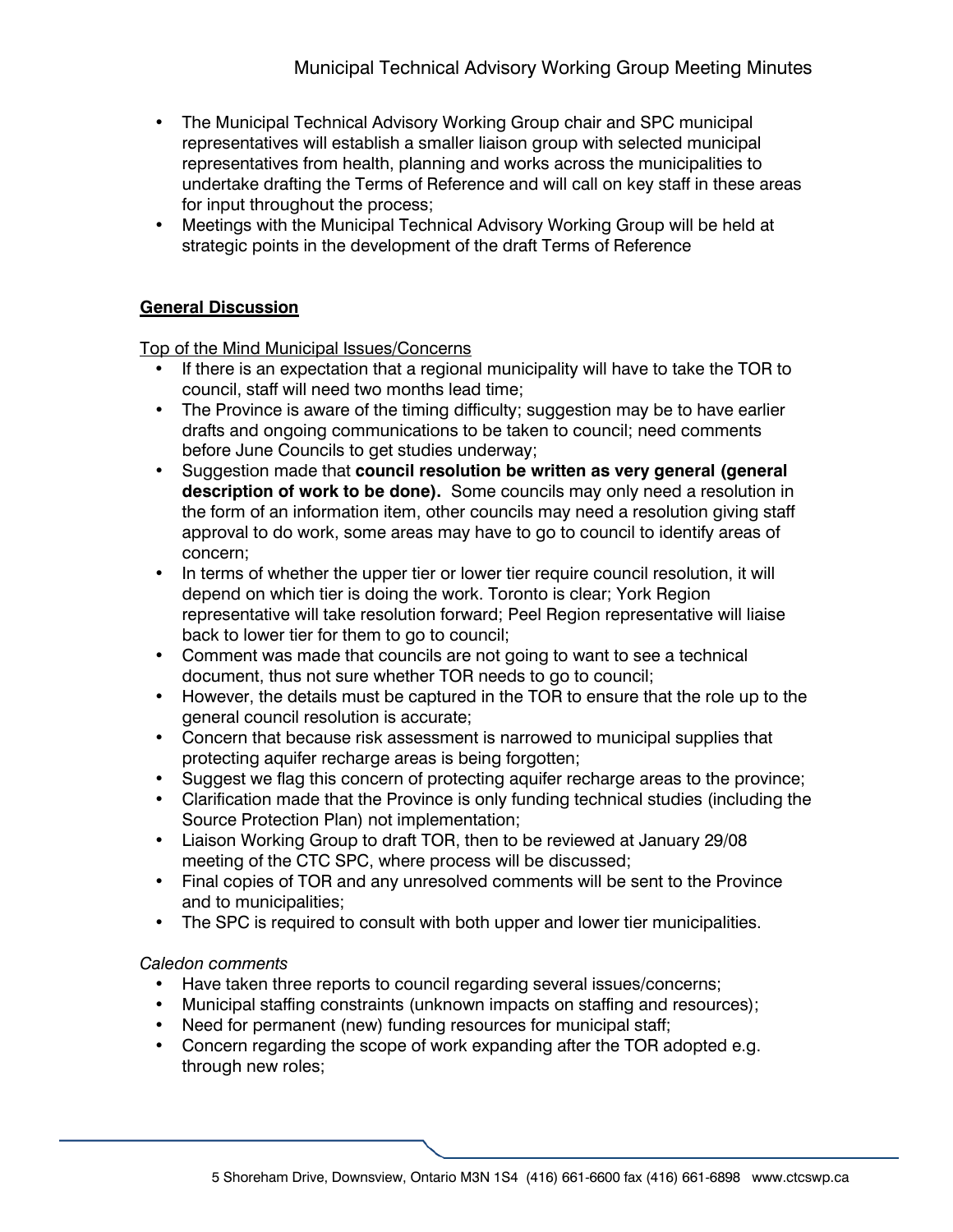- Concern regarding roles and responsibilities zoning is generally done at the lower tier, this will be an added planning responsibility, proposed amendments to the building code;
- Concern about upper tier involvement in areas of lower tier responsibility;
- Overlapping of Provincial Plans/Acts/Regulations;
- Processes are overly complex, little municipal input considering there will be a large impact on municipality;
- Staff education AMCTO training was good, but need on-going training and more training,

#### *Richmond Hill comments*

- Impacts in HVAs, SRAs and NBC (weakest link) Large landscape;
- Impacts of stormwater and wastewater on the Great Lakes sources;
- Coordination of technical information flow amongst municipal representatives;
- Promotion of stormwater infiltration for water quantity, but concerned about water quality – lack of provincial guidance/direction on urban stormwater management;
- Integration of conservation authority watershed management plans and source protection plans;
- Must recognize that source protection plans are iterative;
- Great Lakes issues broader than local groundwater should Great Lakes be dealt with separately.

#### *York comments*

- The stewardship program opportunity at the end of year should have been communicated better;
- In the go forward improve coordination/communication of stewardship programs being implemented throughout the municipality; identify in TOR Adele Freeman to look at in short term.

#### *Wellington comments*

• Will source protection plan deal with the competition between municipal and industrial water-takings.

#### *Toronto* – nearshore

Broader then current source protection focus

- WTP operators concerns are with storms over small 20-25 cm; treatment plant plume reaching intake;
- Land base spills reaching 2 hour TOT;
- Concerned with combined sewer overflows; shipping channels and freight tankers releasing pollutants near lake intakes; loading from tributaries;
- Radioactive discharges from OPG.
- *Detailed notes regarding concerns provided to CTC staff*

#### *Toronto* – offshore

Bluegreen algae blooms - taste, odour and toxins.

#### *Oshawa comments*

• Enforcement by municipality – implication/impacts on municipal costs and business.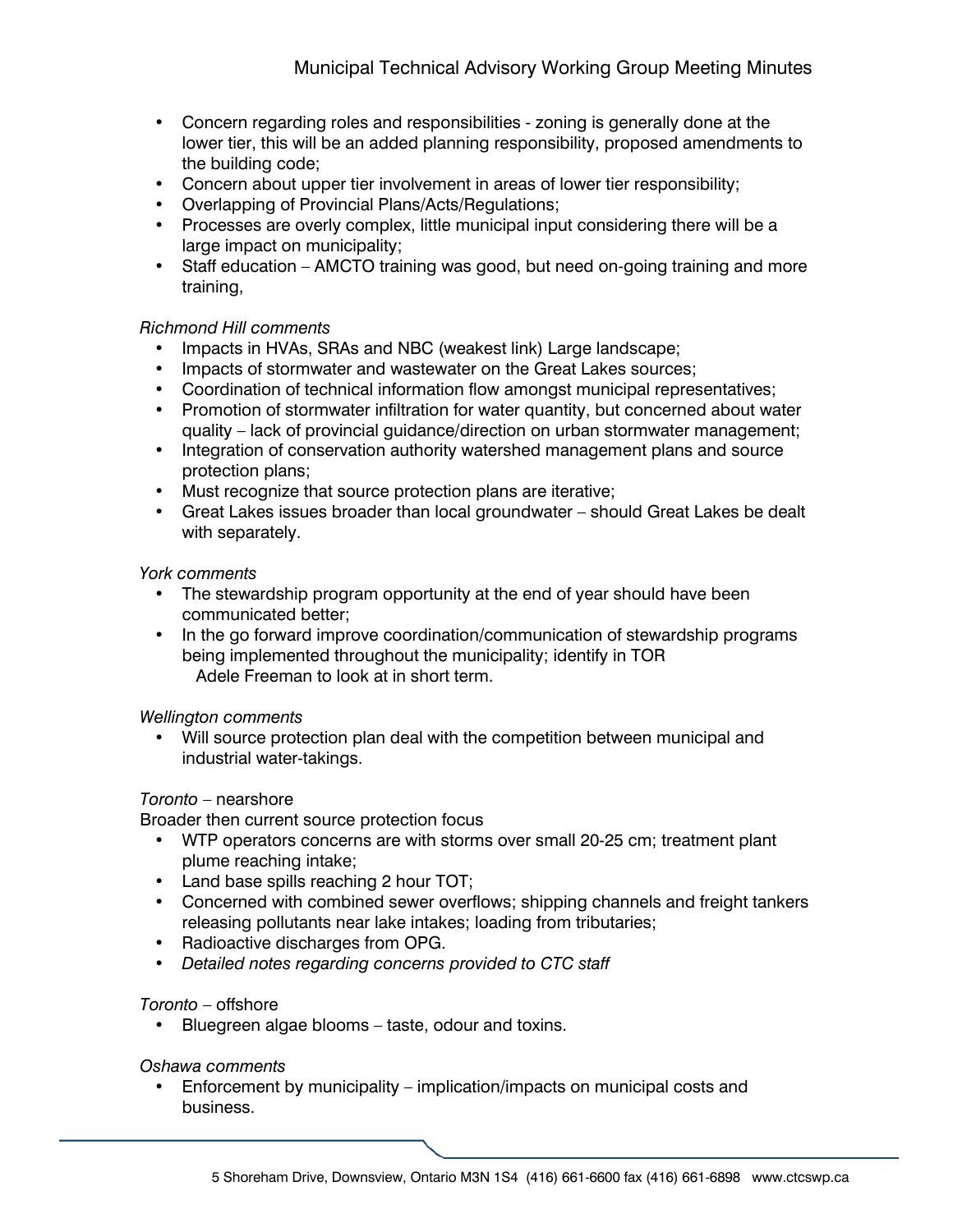#### How to Group Municipal Input

Mike Garrett suggestion:

- At key points in this process will invite staff from the Municipal Works, Planning and Health to make up various working groups whose roles and responsibilities will be: (1) participate in discussions, (2) reviews reports and (3) disseminate information;
- The first working group to be formed will be tasked with preparing a draft of the Terms of Reference; other possible working groups would be Assessment Reports and Source Protection Plan;
- The CTC Source Protection Committee chair and municipal member representatives are responsible for disseminating information to clerks on key communications items, upper/lower tier municipal groups, and working with municipal staff;
- The CTC Source Protection Committee chair and municipal member representatives to provide to the CTC a distribution list of designated staff of a newly formed Municipal Terms of Reference Working Group and any future working groups created establish staff listings.

Discussion:

- It was suggested that a designated conservation authority representative be required on each working group
- There was general agreement to this process and further discussion of existing committee's which may be utilized, to save on duplication of committees

Existing Working Groups – to possibly utilize

- 1. Lake Ontario Collaborative
- 2. Southern Ontario Stormwater Management Group which covers stormwater issues (land surface water). How to involve this group in discussion? John Nemeth (Richmond Hill) offered to be liaison between this group and source protection info./issues.
- 3. York-Peel-Durham-Toronto (YPDT) + subgroup working on developing model policies for ORMCP – look at broadening group encompass Orangeville and Wellington, will require recalculation of funding formula.
- 4. North-West CTC area on groundwater.

#### Municipal Council Meetings

#### **Each municipality to identify which Council/Ctte. meeting that the TOR item is likely to (or should) go forward to.**

Suggestion that Municipal Council Resolution be worded as municipal staff to undertake source protection work (describe projects/processes in most general terms)

#### **Beverley Thorpe to develop generic presentation on Role & Responsibilities for Municipal Councils (including maps) and present to Councils as soon as possible.**

#### **Beverley Thorpe to prepare an organizational structure chart.**

Agenda attached. Minutes prepared by Sylvia Waters, TRCA.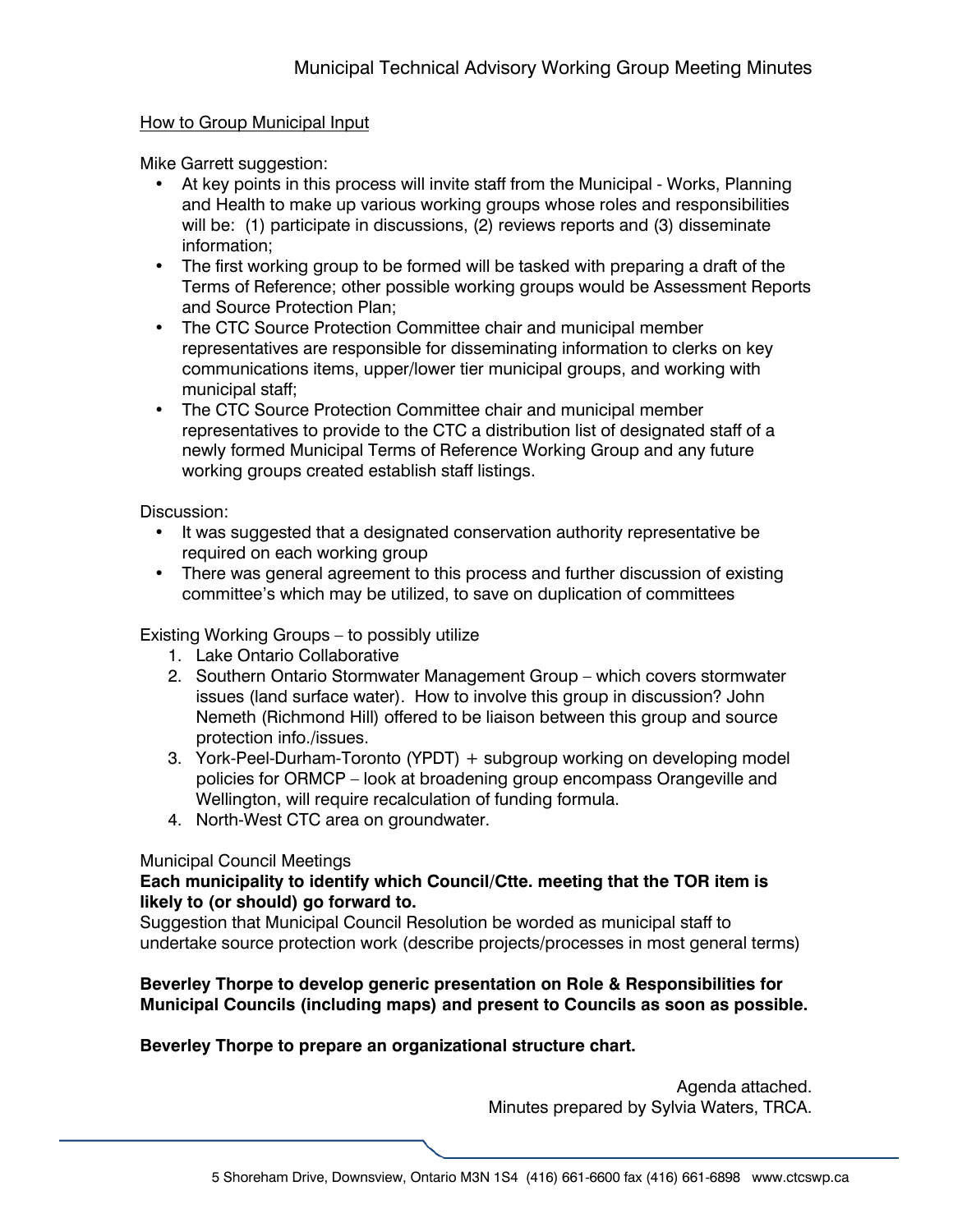

### **Agenda CTC Municipal Technical Advisory Working Group Inaugural Meeting January 8, 2008 1:00 p.m. – 4:00 p.m.**

| Location: | North Theatre, Black Creek Pioneer Village, 1000 Murray Ross Parkway Downsview                                                                                                                                                                                                                                                                  |
|-----------|-------------------------------------------------------------------------------------------------------------------------------------------------------------------------------------------------------------------------------------------------------------------------------------------------------------------------------------------------|
| To:       | Working Group member list (note only a maximum of 1 representative from each of the<br>works, planning and health departments of each municipality is invited to attend due to<br>size limitations and to ensure effective discussions - this person should be the originally<br>appointed member from May 2006 or their alternate/replacement) |
| CC.       | Corresponding members                                                                                                                                                                                                                                                                                                                           |

#### **Background**

*The CTC Source Protection Committee must produce Terms of Reference which set out the scope of work, timelines estimated costs and assignment of responsibilities for each of the 3 Source Protection Areas (SPAs) within the CTC Source Protection Region by August 2008. The Terms of Reference will establish the work plans for the preparation of the Assessment Report and Source Protection Plans for each of the SPAs. Municipalities are important partners with the Source Protection Committee and the Source Protection Authorities in completing the requirements under the* Clean Water Act 2006. *Municipalities within the SPA have the opportunity to:* 

- *a) Participate in the development of the Terms of Reference;*
- *b) Undertake work on elements of the Assessment Report and Source Protection Plan;*
- *c) Review and comment on the Terms of Reference, Assessment Report and Source Protection Plans; and*
- *d) Designate non-municipal systems for assessment and source protection planning.*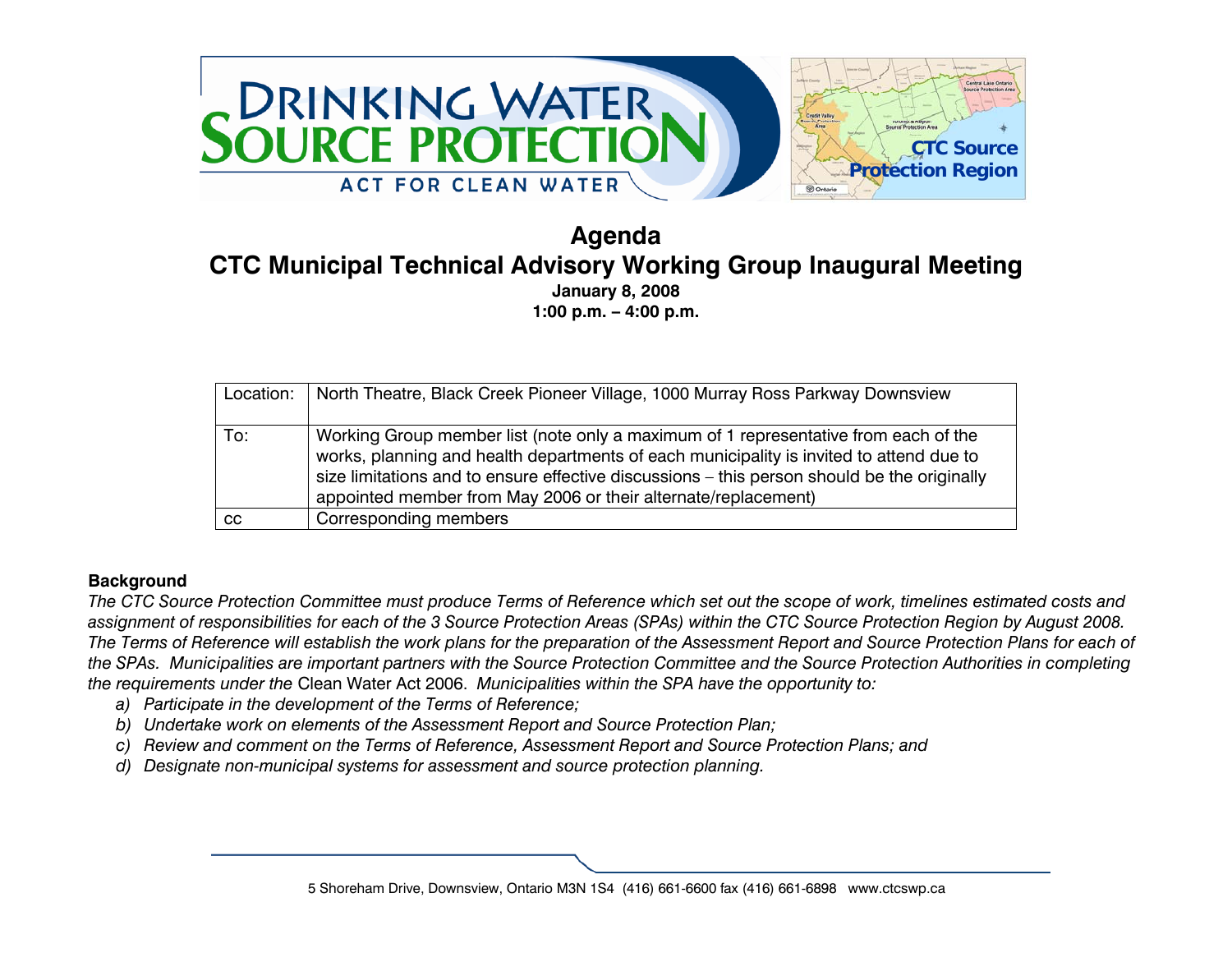

*Municipalities also have a responsibility to:* 

- *a) Provide information to assist the source protection committee and source protection authority in preparing the Terms of Reference,*  Assessment Report and Source Protection Plan (This information includes that related to both existing and **planned** municipal *drinking water systems and designated systems. Long term municipal water supply strategies (25 year time span) along with population projections and development build out.); and*
- *b) Undertake responsibilities assigned through the Terms of Reference and Source Protection Plans as well as other legislated and regulated implementation obligations.*

*The CTC Source Protection Committee at its first meeting (December 10, 2007) established a Municipal Technical Advisory Working Group, chaired by SPC member Michael Garrett to assist in engaging municipal staff from the CTC Source Protection Region in the preparation of the Terms of Reference documents. At the January 8, 2008 meeting, the Interim Municipal Technical Advisory Committee members are being invited to provide initial advice. Following this meeting on January 8, 2008, the Source Protection Committee Chair Susan Self and Working Group Chair Michael Garrett, in consultation with the municipally appointed members of the CTC Source Protection Committee will determine the optimal role and composition of the Municipal Technical Advisory Working Group in the go forward period. The Source Protection Committee will ask senior staff at each of the affected municipalities to appoint appropriate staff with authorisation to participate on the Working Group.* 

*Conservation Authority staff working on behalf of the Source Protection Committee will be responsible for preparing the written material in the Terms of Reference using the format and tools being specified by the province. The Source Protection Committee is responsible for the review and approval of the materials, including the drafts required for public consultation and the final submission to the Source Protection Authority.* 

#### **Meeting Purpose**

- *1. Collectively develop action plan option to ensure effective engagement of municipal partners in developing Terms of Reference for each of the 3 Source Protection Areas in the CTC Source Protection Region by identifying:* 
	- *a. the timelines and steps required to complete the Terms of Reference*
	- *b. options for obtaining municipal information*
	- *c. status of current and long term development and water supply plans*
	- *d. appropriate membership of Working Group*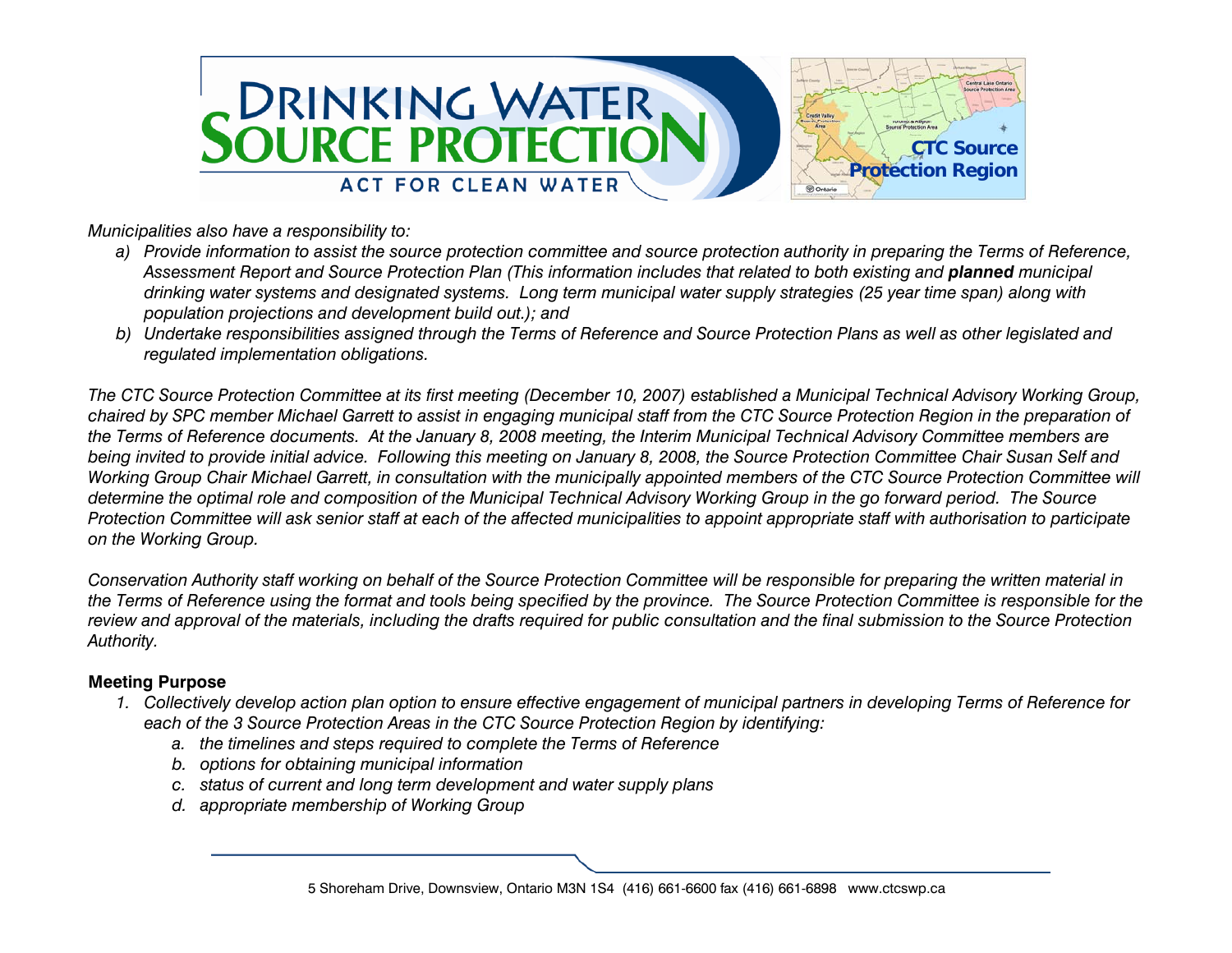

- *e. the timelines for municipal councils to pass the necessary resolutions, including the current council and committee schedules*
- *f. current municipal issues/concerns regarding source water protection*
- *2. Municipal staff to provide an update status on their municipal technical studies (funded by the province) to assist in determining timing for the Source Protection Committee to evaluate and determine what additional work is required to complete elements of the Assessment Reports as part of the Terms of Reference development.*

#### **Meeting Outcomes**

- *1. Recommended approach to engage councils and senior staff of municipalities*
- *2. Recommended role and membership for the Working Group*
- *3. Preliminary timelines for completion of each of the Terms of Reference*
- *4. Next Steps*

| <b>Time</b> | Agenda<br>No. | <b>Details</b>                                                                                                                           | Who                        | <b>Follow up Action/Decision</b>                | <b>Who/Due Date</b> |
|-------------|---------------|------------------------------------------------------------------------------------------------------------------------------------------|----------------------------|-------------------------------------------------|---------------------|
| 1:00        | 08.01.01      | Expectations, Purpose and Outcomes of<br>meeting followed by roundtable<br>introductions                                                 | - Michael<br>Garrett       |                                                 |                     |
| 1:15        | 08.01.02      | Overview of Terms of Reference<br>requirements and timelines followed by<br>clarifying<br><b>Questions and Answers</b>                   | -Beverley<br><b>Thorpe</b> |                                                 |                     |
| 1:40        | 08.01.03      | What are the current top of the mind<br>concerns/issues that councils and senior<br>staff have with the source water<br>protection file? | - Municipal<br>staff       | (will record on flip chart/computer projection) |                     |